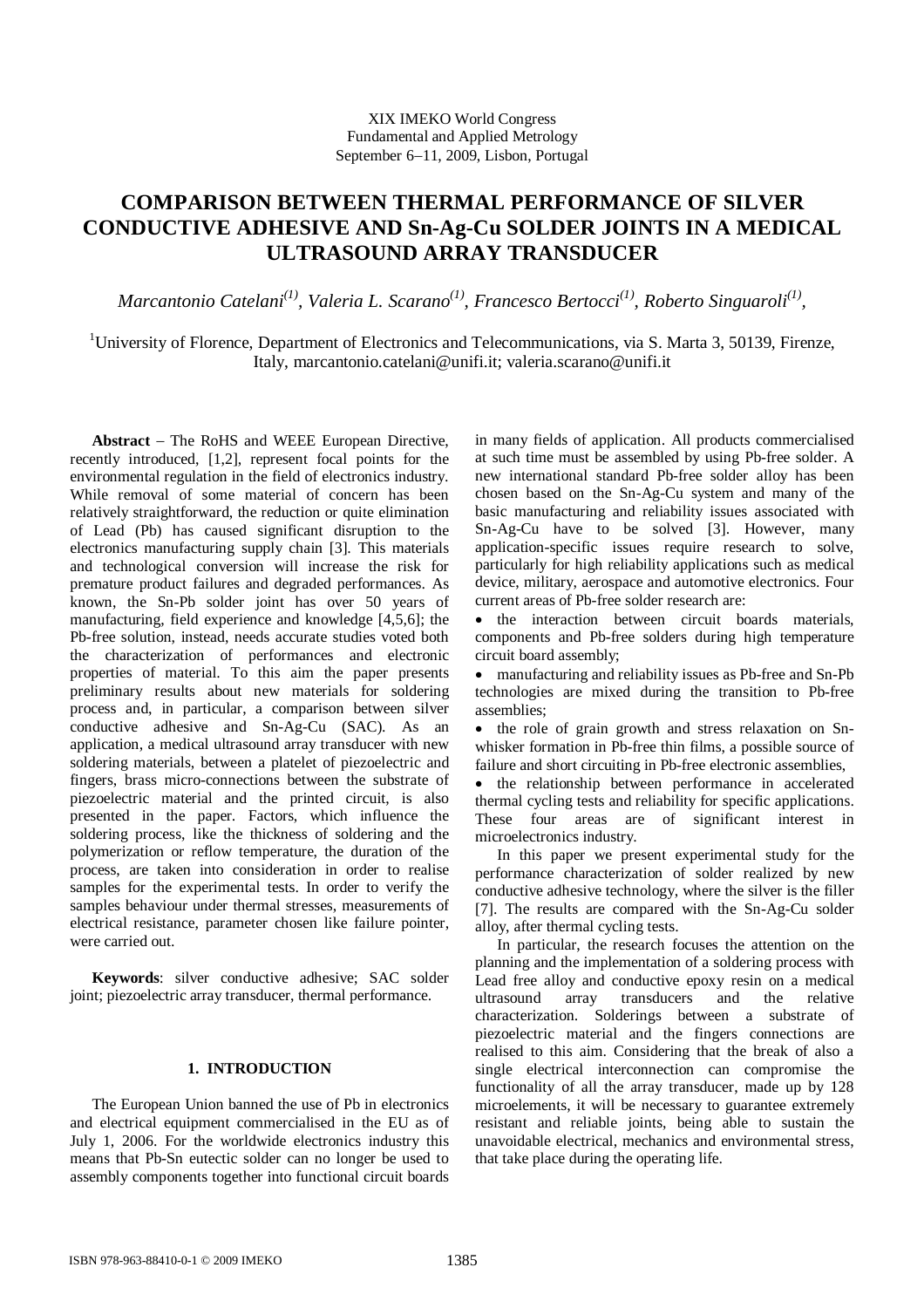## **2. PROPOSED APPROACH**

# **A) SAMPLES REALIZATION**

The first phase of the experimentation concerns in the planning and implementation of a soldering process with conductive adhesive or SAC alloys between a substrate of piezoelectric material, gold film covered, and the fingers connections. In order to realize a medical ultrasound transducer, the conductive adhesive or SAC alloys soldering phase is followed by the gluing of the PZT platelet on the backing substrate and the cutting in 128 piezoelectric elements to build the array [8].

The realized samples are characterised by a piezoelectric material (PZT) platelet of 23 mm of width x 14 mm of length x 0,5 mm of height. The platelet is covered by a film of  $1,25 \mu m$  of gold on which fingers (0,24 mm of width x 6,7 of length, of which only 2 mm soldered) were soldered with silver conductive adhesive or SAC alloy. Figure 1 shows a particular of the array transducer where two of 128 microelements (one on the right and one on the left of the platelet) are represented.



Figure 1: Two of 128 microelements that made up the array transducer

The soldering process with conductive adhesive, specially planned, is characterised by the following steps:

- 1. Drawing up of the conductive adhesive on the lateral edges of the piezoelectric platelet;
- 2. "Spin coating" phase to obtain a uniform and homogenous adhesive film;
- 3. Overlapping of the fingers comb on the PZT ceramics;
- 4. Putting into an oven for the phase of polymerization.

In the experimentation, two types of conductive adhesive (denoted as A and B) with different silver percentage are considered and two levels of polymerization temperature  $(80^{\circ}$ C and  $120^{\circ}$ C) are selected [7].

To realize the samples with SAC solder joint, we considered different types of alloy denoted as: Sn95,5Ag3,8Cu0,7 (SAC387); Sn96,5Ag3Cu0,5 (SAC305); Sn99Ag0,3Cu0,7 (SAC307). These alloys are characterised by a fusion temperature of about 217°C, higher than the fusion temperature of the traditional SnPb solder alloy.

The soldering process with SAC, indirect soldering that is the parts are joined by added fused metal, can be summarised as:

- 1. Alloy deposition on ceramics sides and fingers comb;
- 2. Positioning fingers comb on ceramics; this phase has been realized through dedicated automatic techniques;
- 3. Reflow process with parameters optimization;
- 4. Cleaning, inspection and solder joint thickness measurement.

We chose to deposite the alloy both on the ceramics platelet and on the fingers comb to increase the cohesion in the reflow phase.

The reflow process is carried out by Uniflow® Pulsed Thermode Control (Unitek Miyachi Corporation) following the reflow profile shown in figure 2. We can see that the reflow profile is characterised by a preheat of 5 seconds at 120°C, 2 seconds rise phase, the effective reflow of 8 seconds at about 270°C and the cooling phase with a rate equal to 10°C/sec. As we can observe, the temperature reached in SAC soldering process is higher than in Sn-Pb soldering process (240°C) and in the conductive adhesive one (80°C-120°C); this allows a different opportunity of use according to the application field and the relative material to solder.

Moreover the thickness obteind in the alloy solder joint is about  $37,73\pm21,90$  µm, that is higher than the conductive adhesive thickness equal to  $7\pm3$  µm, with the consequent consideration about the preferable use of second technology for the dimensions reduction considering the important trend to miniaturization in the electronic field.



Figure 2: SAC reflow profile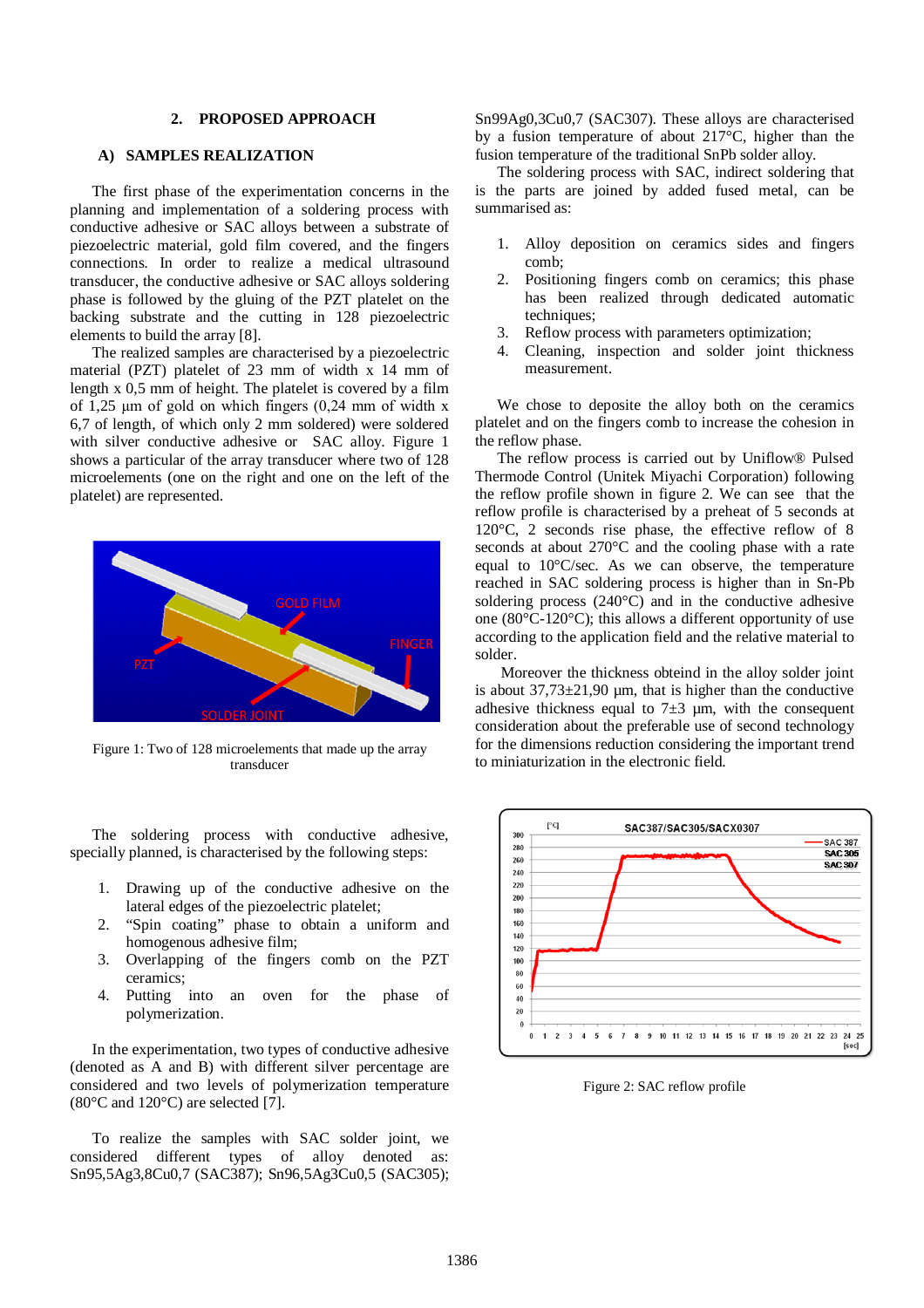### **B) TERMAL TESTS AND SAMPLES CHARACTERISATION**

In order to plan the thermal tests, the standards IPC-9701A [9] and JEDEC 22-A 104-B [10] are taken into account: the first to choose the test profile and the second one to select the thermal severity. We considered as parameters the maximum temperature of stress Tmax, the minimum one Tmin, the Upper and Lower Dwell Time, the Cycle Time and the cyclic range Δt for the implementation of the thermal cycle.

In particular we assume  $T_{\text{min}} = -25^{\circ}\text{C}$ ,  $T_{\text{max}} = +100^{\circ}\text{C}$ , Dwell Time = 10 minutes and thermal gradient inferior to 5°C/minutes (figure 2); so the full duration of one cycle is 70 minutes.



Figure 3: Thermal test profile

In this phase of the research we chose to stress the solderings samples only thermally, maintaining the relative humidity equal to 20% from 20°C to 100°C, in order not to introduce different failure mechanisms.

The electric resistance, measured between two fingers, was assumed as parameter of comparison in order to estimate the goodness of the soldering process.

The measurement system used for characterizing the samples before (preliminary measures) and after the thermal cycles is made up by a precision LCR meter "Agilent 4284A", connected via IEEE 488 to PC; a program in LabView® allows to check the Device Under Test derive from the pressure of contact of two micro-needles, placed through an optical microscope (10x) and a webcam "Q-tec" (300K) that recorded the measures.

The regulators for the precision placing are fixed through magnets to the bench of measure and the base on which the sample stays has three degrees of freedom: axis X, Y and inclination angle with reference to axis X. Moreover the sample is fixed to the base through holes with the aid of a suction pump.

In order to eliminate the influence of micro-needles pressure on the finger in electrical resistance measure, we adopted the same level in the screw regulation of needle height, executing the contact with the screw at the end of run.

In Figure 4 is shown the LabView® control panel used for automatic measures acquisition; the up and down plots represents the variation of resistance and capacity vs frequency (1 kHz  $\div$  100 kHz), respectively.



Figure 4: Labview control panel

After the preliminary measures, we explain the measures after 200 thermal cycles. The values of electric resistance of conductive adhesive and SAC samples obtained before and after the thermal stresses for each samples at 1 kHz are shown in Table I, measurement uncertainty is evaluated equal to 3%.

Each carried out measure is the total resistance obtained from the series of five contributions:

$$
R = R_{f1} + R_{s1} + R_{Au} + R_{s2} + R_{f2} \tag{1}
$$

- brass fingers resistance, *Rf1, Rf2;*
- finger and electrode solder joint resistance,  $R_{s1}$ ,  $R_{s2}$ ;
- golden layer resistance, that is the electrode, *RAu*;
- contact resistances between the different materials that made up the sample are considered negligible.

Detected that the gold layer and the fingers resistances kept constant, every variation is considered due to the solder joint material.

From the results so obtained it is interesting to observe that for all samples the electric resistance values decrease after the first 200 cycles. This occurrence can be explained considering the thermal stress as a further phase of curing (till the attainment of the stabilization) due to  $100^{\circ}$ C as the maximum temperature of the thermal cycle: of course this phenomenon is marked for those samples with 80°C as temperature of polymerization. In fact, after 200 cycles, the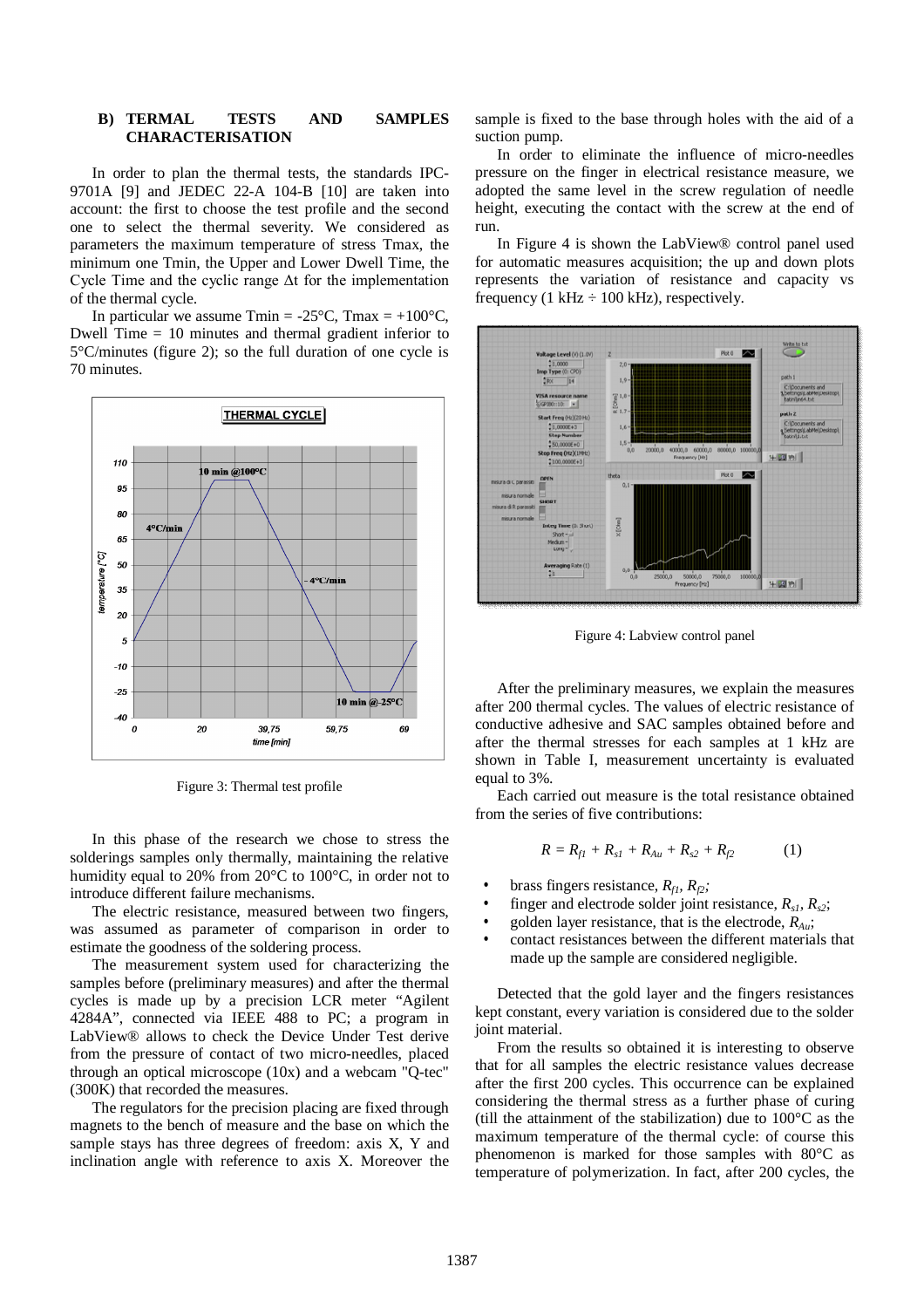electrical conductivity turns out better with respect to the samples polymerized at 120°C.

| <b>SAMPLES</b>               | R before test $[\Omega]$ | R after 200 cycles $[\Omega]$ |
|------------------------------|--------------------------|-------------------------------|
| Glue Type A; 120°C           | 4.69                     | 3.54                          |
| Glue Type A; $80^{\circ}$ C  | 5,04                     | 3,23                          |
| Glue Type B; $120^{\circ}$ C | 4.80                     | 3.48                          |
| Glue Type B; $80^{\circ}$ C  | 5.25                     | 3.31                          |
| Sn95,5Ag3,8Cu0,7             | 1,71                     | 1,67                          |
| Sn96,5Ag3Cu0,5               | 1.69                     | 1.60                          |
| Sn99Ag0,3Cu0,7               | 2,18                     | 1,81                          |

Table 1. Values of electric resistance of conductive adhesive and alloys samples.

From the data after thermal tests we can observe an optimum behaviour in terms of electrical conductivity both of alloys and conductive adhesive; every sample shows decreased values of resistance; however the values indicate that thermal stress didn't modify the structure of the solder joint. The Lead-free solderings show therefore a thermal behaviour comparable to the Sn-Pb alloy, whose samples present an electrical resistance equal to  $2,68 \pm 0,21 \Omega$  and  $2,42$  $\pm$  0,3  $\Omega$  after 200 thermal cycles.

#### **4. CONCLUSIONS**

Conversion to Pb-free alloy systems, typically SAC alloys, raised many question about the long term reliability of new materials as compared to the standard Sn-Pb technology. Many companies taken the Pb exemption till now, but will be driven to comply with the Pb restriction at some point in time, either by supply chain considerations or elimination of exemption. The broad component mix, board thermal properties, and resulting thermal gradients across complex assemblies pose many thermal challenges and push current capabilities to very edge of allowable limits. New soldering materials, maximum work temperature and type of soldering process and equipment are all sources of concern when trying to guarantee reliability of new Pb-free requirements [11, 12, 13].

The preliminary experimental test implemented and results presented in this paper and, in particular, the comparative evaluation of the performances of different silver conductive adhesive and SAC alloys emphasize the possibility of the real use of these new epoxy resins or alloys for a repeatable and reliable procedure of the soldering in the electrical connections in electronic field.

In the samples under stress, the improvement of the electrical conductivity was observed and the maintenance of a good thermal behaviour of the soldering is emerged without obtain to the degradation. We verified that the resistance of the gold covered ceramics and of the fingers didn't change after thermal tests, so the decrease of the values shown are due to the connection between alloy/conductive adhesive and finger pad.

In order to continue our research activity, further thermal cycles and mechanical stress as random vibration test are planned and will be carried out in order to induce possible failures and to study the chemico-physical degradation model.

In conclusion, the results till now obtained demonstrate that the use of the new material can be considered as a concrete alternative to the traditional Sn-Pb solder joint. It appears possible a good behaviour in terms of electrical conductivity, underlining in particular the conductive adhesive the great advantage of low temperatures of soldering, for instance 80°C, and the small solder thickness, about 10µm. The evaluation of a good thermal behaviour of solder joint with silver adhesive conductive and SAC alloys for an ultrasound transducer showed a general value of the implemented soldering process so we decided to implement the new specially planned soldering process on other materials or technology (for example SMT or BGA) and to evaluate the electrical performance of new different solder lead-free materials under thermo-mechanical stresses.

#### **REFERENCES**

- [1] European Parliament, "Directive 2002/95/EC on the restriction of the use of certain hazardous substances in electrical and electronic equipment, Official Journal of the European Union, January 2003
- [2] European Parliament, "Directive 2002/96/EC on waste of electrical and electronic equipment," Official Journal of the European Union, February.2003.
- [3] J.C.Jagt. Reliability of Electrically Conductive Adhesive Joints for Surface Mount Applications: a Summary of the State of the Art. IEEE Transactions on Components, Packaging, and Manufacturing Technology, Part A Vol.21 No.2, June 1998, pagg. 215-225.
- [4] E. Bradley, C. A. Handwerker, J. Bath, R. D. Parker, R. W. Gedney, "Lead-Free Electronics: iNEMI Projects Lead to Successful Manufacturing", November 2007, Wiley-IEEE Press.
- [5] Dongkai Shangguan "Lead-Free Solder Interconnect Reliability" – ASM International, Materials Park, Ohio, July 2006, ISBN 978-0-87170-816-8.
- [6] J.C.Jagt. Reliability of Electrically Conductive Adhesive Joints for Surface Mount Applications: a Summary of the State of the Art. IEEE Transactions on Components, Packaging, and Manufacturing Technology, Part A Vol.21 No.2, June 1998, pagg. 215-225.
- [7] M.Catelani, V.L.Scarano, R.Singuaroli, F.Bertocci, P.Palchetti, "Rohs requirements for electronic applications: measurements of characteristics of silver epoxy adhesives solder joints", 16th IMEKO TC4 Symposium Conference proceedings, Firenze (Italy), September 22-24, 2008.
- [8] R. E. McKeighen, "Design guidelines for medical ultrasonic arrays," in Proc. SPIE Intern. Symp. Med. Imaging, 1998, pp.2–18.
- [9] IPC-9701A, "Performance Test Methods and Qualification Requirements for surface mount Solder Attachments", IPC, February 2006.
- [10] JEDEC Solid State Technology Association JESD22- A104-B – JEDEC, U.S.A., 2000.